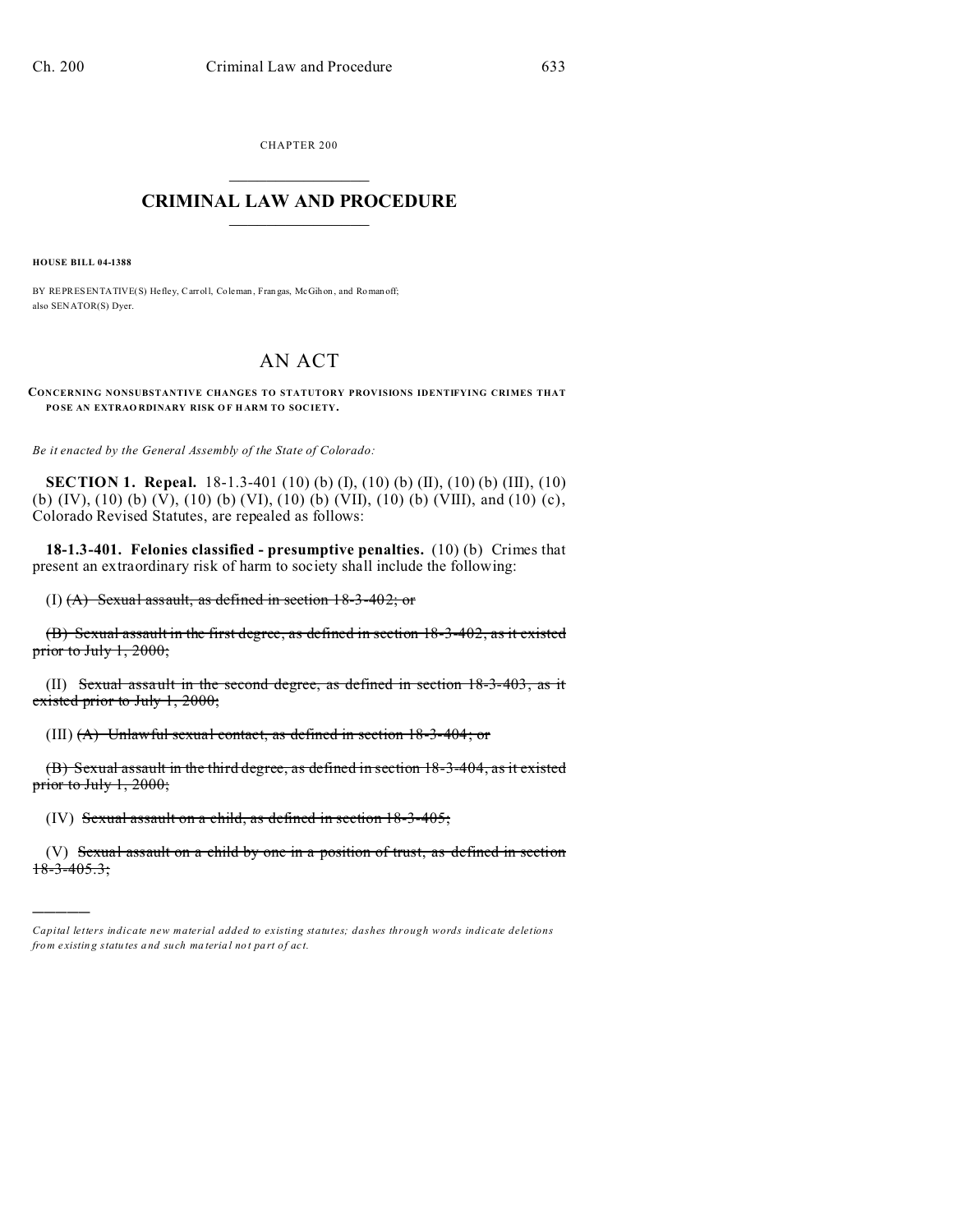(VI) Sexual assault on a client by a psychotherapist, as defined in section  $18-3-405.5$ ;

(VII) Incest, as defined in section 18-6-301;

(VIII) Aggravated incest, as defined in section 18-6-302;

(c) With respect to the offenses specified in subparagraphs  $(I)$  to  $(VIII)$  of paragraph (b) of this subsection (10) and sexual offenses that constitute crimes of violence, the provisions of this subsection (10) apply only to offenses committed prior to November 1, 1998.

**SECTION 2.** 18-1.3-406 (1), Colorado Revised Statutes, is amended to read:

**18-1.3-406. Mandatory sentences for violent crimes.** (1) (a) Any person convicted of a crime of violence shall be sentenced pursuant to THE PROVISIONS OF section 18-1.3-401 (8) to the department of corrections for a term of incarceration of at least the midpoint in, the presumptive range, but not more than twice the maximum term OF, THE PRESUMPTIVE RANGE provided for such offense in section 18-1.3-401 (1) (a), AS MODIFIED FOR AN EXTRAORDINARY RISK CRIME PURSUANT TO SECTION 18-1.3-401 (10), without suspension; except that, within ninety days after he or she has been placed in the custody of the department of corrections, the department shall transmit to the sentencing court a report on the evaluation and diagnosis of the violent offender, and the court, in a case which it considers to be exceptional and to involve unusual and extenuating circumstances, may thereupon modify the sentence, effective not earlier than one hundred twenty days after his or her placement in the custody of the department. Such modification may include probation if the person is otherwise eligible therefor. Whenever a court finds that modification of a sentence is justified, the judge shall notify the state court administrator of his or her decision and shall advise said administrator of the unusual and extenuating circumstances that justified such modification. The state court administrator shall maintain a record, which shall be open to the public, summarizing all modifications of sentences and the grounds therefor for each judge of each district court in the state. A person convicted of two or more separate crimes of violence arising out of the same incident shall be sentenced for such crimes so that sentences are served consecutively rather than concurrently.

(b) Notwithstanding the provisions of paragraph (a) of this subsection (1), any person convicted of a sex offense, as defined in section 18-1.3-1003 (5), committed on or after November 1, 1998, that constitutes a crime of violence shall be sentenced to the department of corrections for an indeterminate term of incarceration of at least the midpoint in the presumptive range SPECIFIED IN SECTION  $18-1.3-401(1)(a)(V)$ (A) up to a maximum of the person's natural life, as provided in section 18-1.3-1004 (1).

**SECTION 3.** 18-1.3-501 (3) (a), Colorado Revised Statutes, is amended to read:

**18-1.3-501. Misdemeanors classified - penalties.** (3) (a) The general assembly hereby finds that certain misdemeanors which are listed in paragraph (b) of this subsection (3) present an extraordinary risk of harm to society and therefore, in the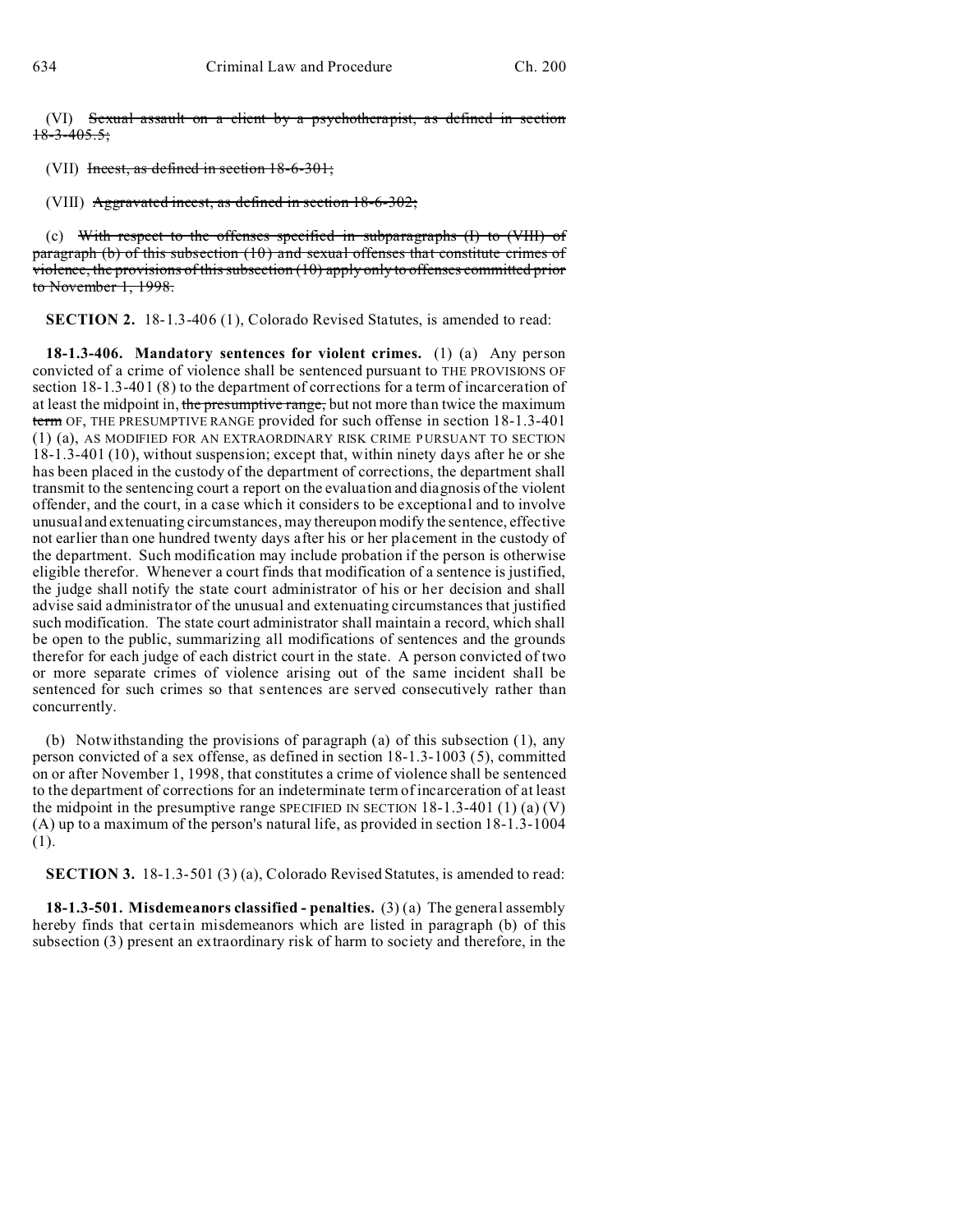interest of public safety, the maximum sentence in the presumptive range for such misdemeanors shall be increased by six months.

**SECTION 4.** 18-3-204, Colorado Revised Statutes, is amended to read:

**18-3-204. Assault in the third degree.** A person commits the crime of assault in the third degree if he THE PERSON knowingly or recklessly causes bodily injury to another person or with criminal negligence he THE PERSON causes bodily injury to another person by means of a deadly weapon. Assault in the third degree is a class 1 misdemeanor AND IS AN EXTRAORDINARY RISK CRIME THAT IS SUBJECT TO THE MODIFIED SENTENCING RANGE SPECIFIED IN SECTION 18-1.3-501 (3).

**SECTION 5.** 18-3-402 (3) and (6), Colorado Revised Statutes, are amended to read:

**18-3-402. Sexual assault.** (3) IF COMMITTED UNDER THE CIRCUMSTANCES OF PARAGRAPH (e) OF SUBSECTION (1) OF THIS SECTION, sexual assault is a class 1 misdemeanor if committed under the circumstances of paragraph (e) of subsection  $(1)$ of this section AND IS AN EXTRAORDINARY RISK CRIME THAT IS SUBJECT TO THE MODIFIED SENTENCING RANGE SPECIFIED IN SECTION 18-1.3-501 (3).

(6) Any person convicted of FELONY sexual assault committed on or after November 1, 1998, under any of the circumstances described in this section shall be sentenced in accordance with the provisions of part 10 of article 1.3 of this title.

**SECTION 6.** 18-3-404 (2) and (3), Colorado Revised Statutes, are amended to read:

**18-3-404. Unlawful sexual contact.** (2) (a) Unlawful sexual contact is a class 1 misdemeanor but it AND IS AN EXTRAORDINARY RISK CRIME THAT IS SUBJECT TO THE MODIFIED SENTENCING RANGE SPECIFIED IN SECTION 18-1.3-501 (3).

(b) NOTWITHSTANDING THE PROVISIONS OF PARAGRAPH (a) OF THIS SUBSECTION (2), UNLAWFUL SEXUAL CONTACT is a class 4 felony if the actor compels the victim to submit by use of such force, intimidation, or threat as specified in section 18-3-402  $(4)$  (a),  $(4)$  (b), or  $(4)$  (c) or if the actor engages in the conduct described in paragraph (g) of subsection (1) of this section or subsection  $(1.5)$  of this section.

(3) If a defendant is convicted of the class 4 felony of unlawful sexual contact pursuant to PARAGRAPH (b) OF subsection  $(1.5)$  or (2) of this section, the court shall sentence the defendant in accordance with the provisions of section 18-1.3-406; except that this subsection (3) shall not apply to IF THE ACTOR ENGAGES IN THE CONDUCT DESCRIBED IN paragraph  $(g)$  of subsection (1) of this section. as it applies to subsection (2) of this section.

**SECTION 7.** 18-3-412.5 (3), Colorado Revised Statutes, is amended to read:

**18-3-412.5. Failure to register as a sex offender.** (3) Failure to register as a sex offender is a class 1 misdemeanor if the person was convicted of misdemeanor unlawful sexual behavior, or of another offense, the underlying factual basis of which involves misdemeanor unlawful sexual behavior, or if the person received a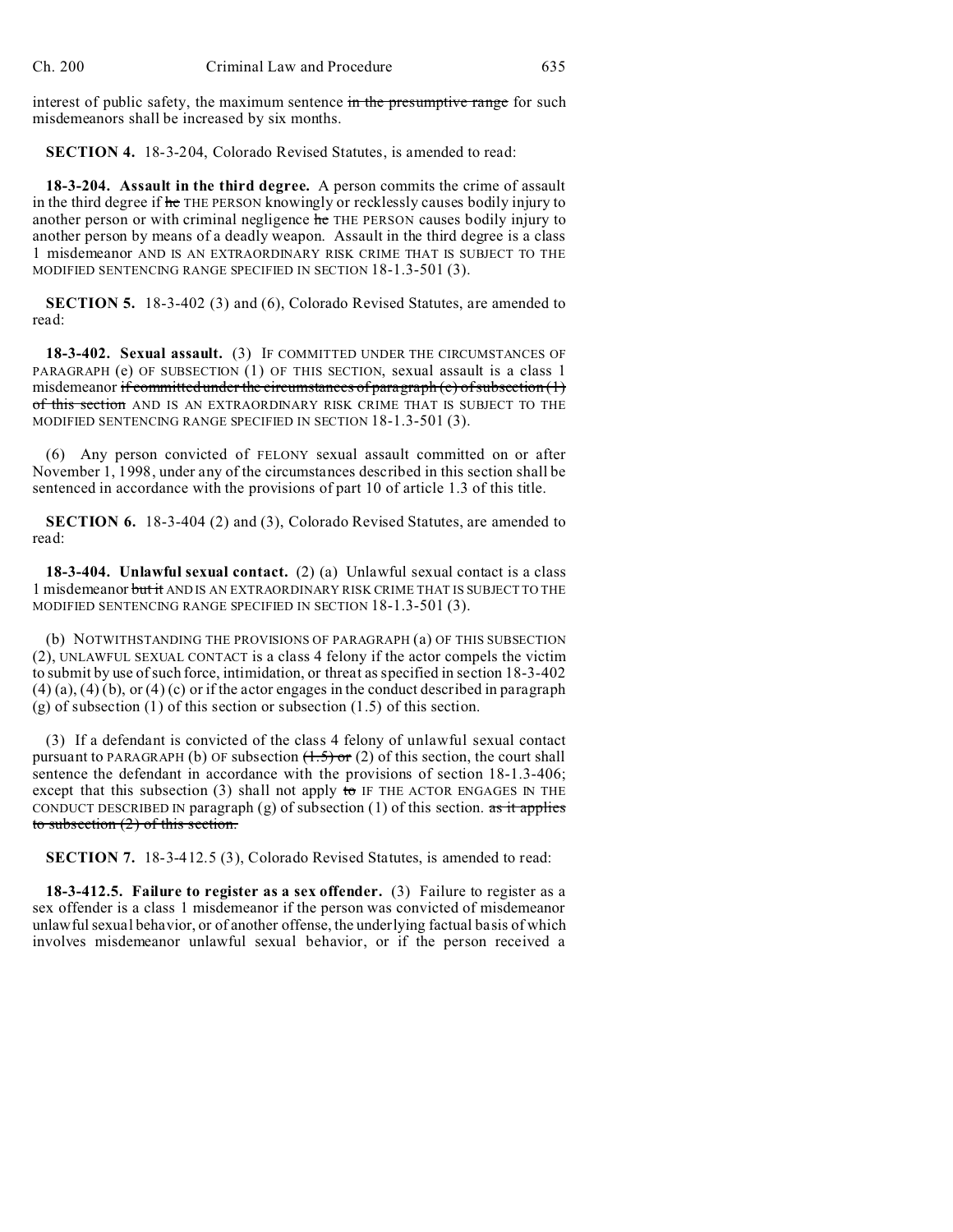disposition or was adjudicated for an offense that would constitute misdemeanor unlawful sexual behavior if committed by an adult, or for another offense, the underlying factual basis of which involves misdemeanor unlawful sexual behavior. A CLASS 1 MISDEMEANOR CONVICTION PURSUANT TO THIS SUBSECTION (3) IS AN EXTRAORDINARY RISK CRIME THAT IS SUBJECT TO THE MODIFIED SENTENCING RANGE SPECIFIED IN SECTION 18-1.3-501 (3).

**SECTION 8.** 18-4-302 (3), Colorado Revised Statutes, is amended to read:

**18-4-302. Aggravated robbery.** (3) Aggravated robbery is a class 3 felony AND IS AN EXTRAORDINARY RISK CRIME THAT IS SUBJECT TO THE MODIFIED PRESUMPTIVE SENTENCING RANGE SPECIFIED IN SECTION 18-1.3-401 (10).

**SECTION 9.** 18-6-401, Colorado Revised Statutes, is amended BY THE ADDITION OF A NEW SUBSECTION to read:

**18-6-401. Child abuse.** (7.3) FELONY CHILD ABUSE IS AN EXTRAORDINARY RISK CRIME THAT IS SUBJECT TO THE MODIFIED PRESUMPTIVE SENTENCING RANGE SPECIFIED IN SECTION 18-1.3-401 (10). MISDEMEANOR CHILD ABUSE IS AN EXTRAORDINARY RISK CRIME THAT IS SUBJECT TO THE MODIFIED SENTENCING RANGE SPECIFIED IN SECTION 18-1.3-501 (3).

**SECTION 10.** 18-6-803.5 (2), Colorado Revised Statutes, is amended BY THE ADDITION OF A NEW PARAGRAPH to read:

**18-6-803.5. Crime of violation of a protection order - penalty - peace officers' duties.** (2) (a.5) A SECOND OR SUBSEQUENT VIOLATION OF A PROTECTION ORDER IS AN EXTRAORDINARY RISK CRIME THAT IS SUBJECT TO THE MODIFIED SENTENCING RANGE SPECIFIED IN SECTION 18-1.3-501 (3).

**SECTION 11.** 18-9-111 (5), Colorado Revised Statutes, is amended BY THE ADDITION OF A NEW PARAGRAPH to read:

**18-9-111. Harassment - stalking.** (5) Where a person commits stalking under paragraph (b) of subsection (4) of this section, the following shall apply:

(a.7) STALKING IS AN EXTRAORDINARY RISK CRIME THAT IS SUBJECT TO THE MODIFIED PRESUMPTIVE SENTENCING RANGE SPECIFIED IN SECTION 18-1.3-401 (10).

**SECTION 12.** 18-18-405 (3) (a), Colorado Revised Statutes, is amended, and the said 18-18-405 is further amended BY THE ADDITION OF A NEW SUBSECTION, to read:

**18-18-405. Unlawful distribution, manufacturing, dispensing, sale, or possession - repeal.** (3) (a) Unless a greater sentence is required pursuant to the provisions of another statute, any person convicted pursuant to subparagraph (I) of paragraph (a) of subsection (2) of this section for knowingly manufacturing, dispensing, selling, distributing, possessing, or possessing with intent to manufacture, dispense, sell, or distribute, or inducing, attempting to induce, or conspiring with one or more other persons, to manufacture, dispense, sell, distribute, possess, or possess with intent to manufacture, dispense, sell, or distribute an amount that is or has been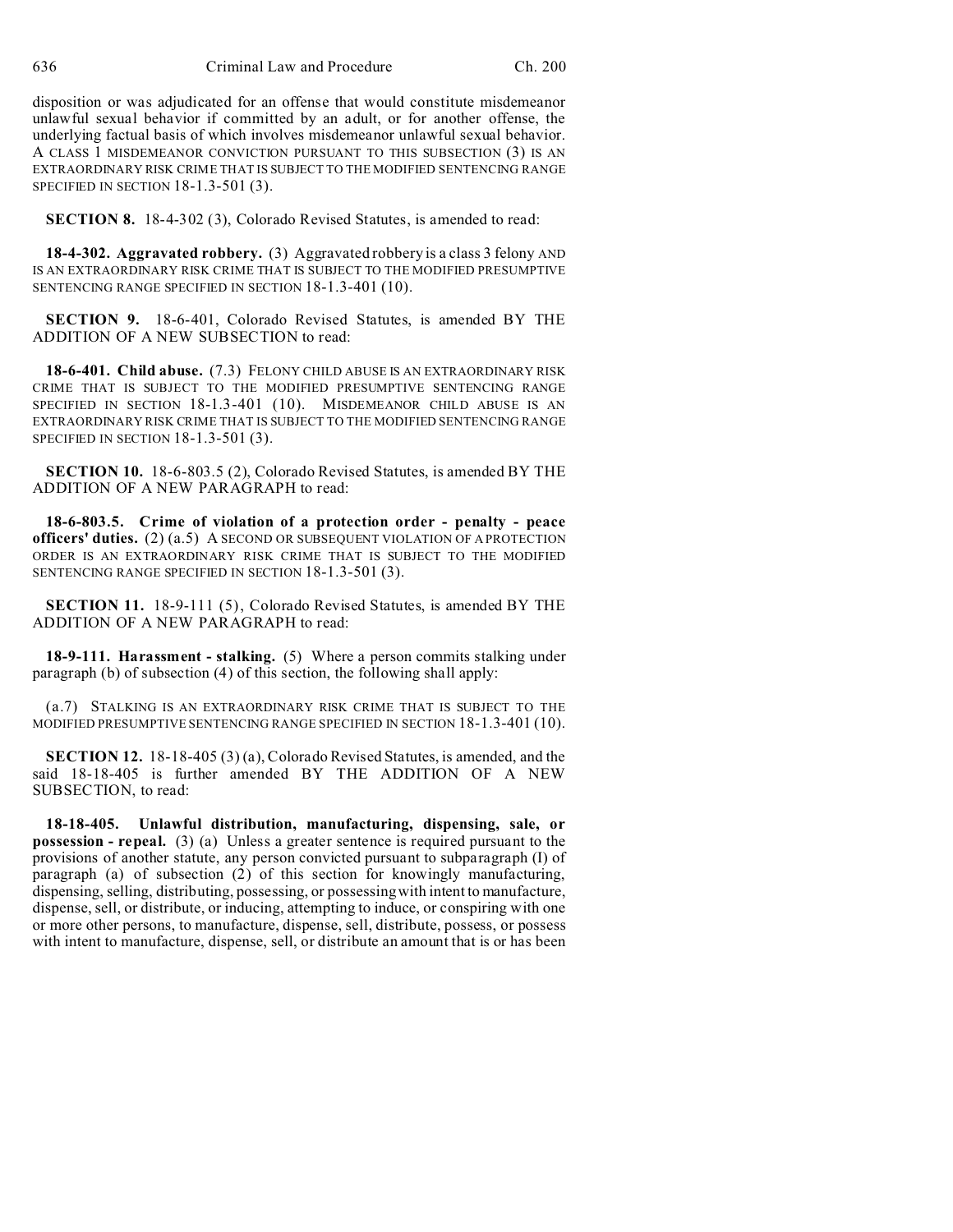## represented to be:

(I) At least twenty-five grams or one ounce but less than four hundred fifty grams of any material, compound, mixture, or preparation that contains a schedule I or schedule II controlled substance as listed in section 18-18-203 or 18-18-204 shall be sentenced to the department of corrections for at least the minimum term of incarceration in the presumptive range provided for such offense in section 18-1.3-401 (1) (a) WITH REGARD TO OFFENSES OTHER THAN MANUFACTURING, DISPENSING, SELLING, DISTRIBUTING, OR POSSESSING WITH INTENT TO MANUFACTURE, DISPENSE, SELL, OR DISTRIBUTE, AND FOR AT LEAST THE MINIMUM TERM OF INCARCERATION IN THE PRESUMPTIVE RANGE PROVIDED FOR SUCH OFFENSE IN SECTION  $18-1.3-401(1)(a)$  AS MODIFIED PURSUANT TO SECTION  $18-1.3-401(10)$  with REGARD TO MANUFACTURING, DISPENSING, SELLING, DISTRIBUTING, OR POSSESSING WITH INTENT TO MANUFACTURE, DISPENSE, SELL, OR DISTRIBUTE;

(II) At least four hundred fifty grams or one pound but less than one thousand grams of any material, compound, mixture, or preparation that contains a schedule I or schedule II controlled substance as listed in section 18-18-203 or 18-18-204 shall be sentenced to the department of corrections for a term of at least the midpoint of the presumptive range but not more than twice the maximum presumptive range provided for such offense in section 18-1.3-401 (1) (a) WITH REGARD TO OFFENSES OTHER THAN MANUFACTURING, DISPENSING, SELLING, DISTRIBUTING, OR POSSESSING WITH INTENT TO MANUFACTURE, DISPENSE, SELL, OR DISTRIBUTE, AND FOR A TERM OF AT LEAST THE MIDPOINT OF THE PRESUMPTIVE RANGE BUT NOT MORE THAN TWICE THE MAXIMUM PRESUMPTIVE RANGE PROVIDED FOR SUCH OFFENSE IN SECTION 18-1.3-401 (1) (a) AS MODIFIED PURSUANT TO SECTION 18-1.3-401 (10) WITH REGARD TO MANUFACTURING, DISPENSING, SELLING, DISTRIBUTING, OR POSSESSING WITH INTENT TO MANUFACTURE, DISPENSE, SELL, OR DISTRIBUTE;

(III) One thousand grams or one kilogram or more of any material, compound, mixture, or preparation that contains a schedule I or schedule II controlled substance as listed in section 18-18-203 or 18-18-204 shall be sentenced to the department of corrections for a term greater than the maximum presumptive range but not more than twice the maximum presumptive range provided for such offense in section 18-1.3-401 (1) (a) WITH REGARD TO OFFENSES OTHER THAN MANUFACTURING, DISPENSING, SELLING, DISTRIBUTING, OR POSSESSING WITH INTENT TO MANUFACTURE, DISPENSE, SELL, OR DISTRIBUTE, AND FOR A TERM GREATER THAN THE MAXIMUM PRESUMPTIVE RANGE BUT NOT MORE THAN TWICE THE MAXIMUM PRESUMPTIVE RANGE PROVIDED FOR SUCH OFFENSE IN SECTION 18-1.3-401 (1) (a) AS MODIFIED PURSUANT TO SECTION 18-1.3-401 (10) WITH REGARD TO MANUFACTURING, DISPENSING, SELLING, DISTRIBUTING, OR POSSESSINGWITH INTENT TO MANUFACTURE, DISPENSE, SELL, OR DISTRIBUTE.

(3.5) THE FELONY OFFENSE OF UNLAWFULLY MANUFACTURING, DISPENSING, SELLING, DISTRIBUTING, OR POSSESSING WITH INTENT TO UNLAWFULLY MANUFACTURE, DISPENSE, SELL, OR DISTRIBUTE A CONTROLLED SUBSTANCE IS AN EXTRAORDINARY RISK CRIME THAT IS SUBJECT TO THE MODIFIED PRESUMPTIVE SENTENCING RANGE SPECIFIED IN SECTION 18-1.3-401 (10).

**SECTION 13.** 18-18-412.7 (2), Colorado Revised Statutes, as it will become effective July 1, 2004, is amended to read: